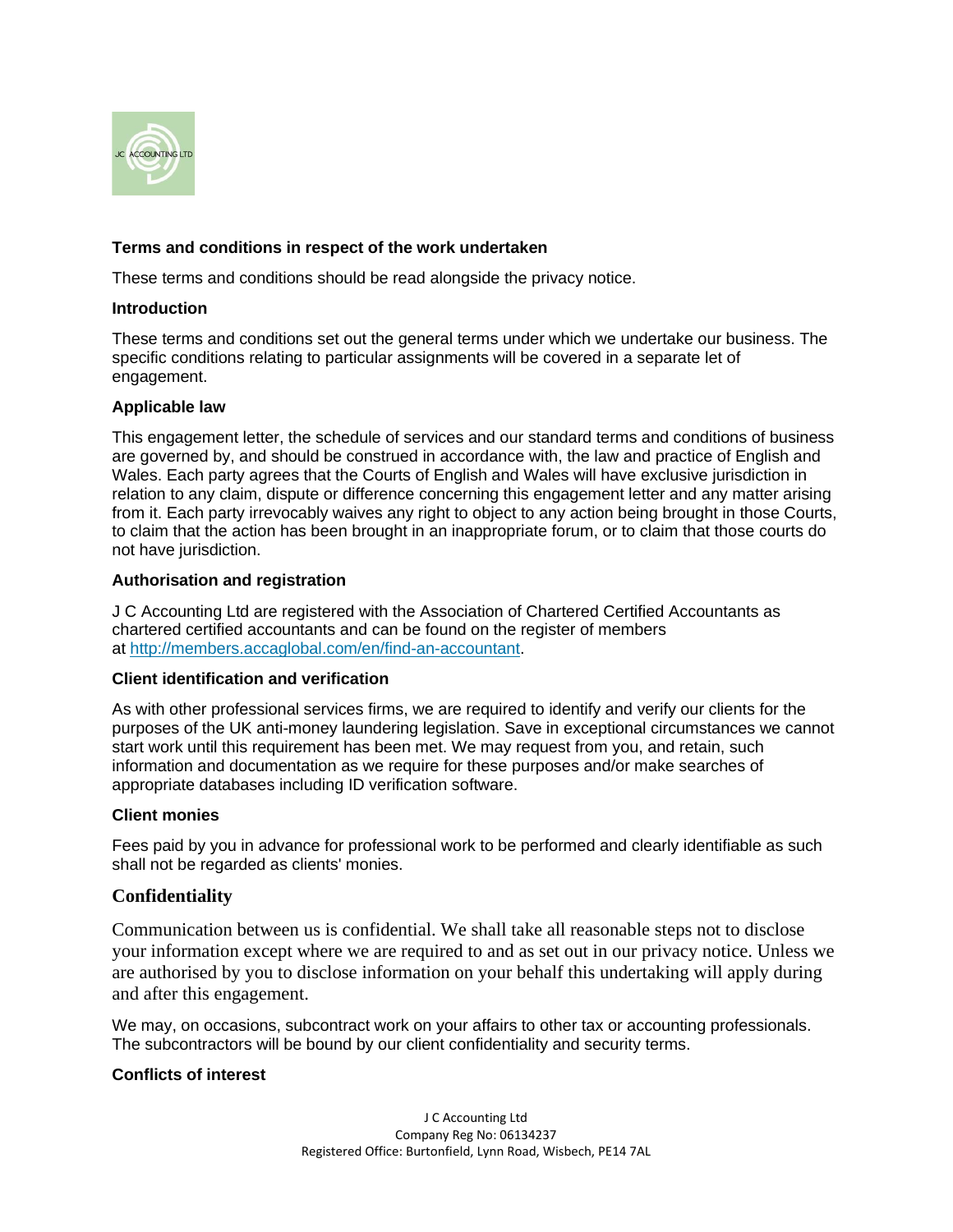If there is a conflict of interest in our relationship with you or in our relationship with you and another client that is capable of being addressed successfully by the adoption of suitable safeguards to protect your interests, then we will adopt those safeguards.

Where conflicts are identified that cannot be managed in a way that protects your interests then we regret that we will be unable to provide further services. If this arises, we will inform you promptly. We reserve the right to act for other clients whose interests are not the same as or are adverse to yours, subject, of course, to the obligations of confidentiality referred to above.

## **Consumer credit**

We are not authorised by the Financial Conduct Authority (FCA) for non-credit related activities. We fall within the ACCA DPB regime (FSMA 2000 Part 20) for incidental Consumer Credit services that we provide to you as part of your professional accounting and tax services.

# **Data Protection**

Please refer to our web site [www.jcaccountingltd.co.uk](http://jcaccountingltd.co.uk/) for copies of our GDPR Policies

We confirm that we will comply with the provisions of the General Data Protection Regulation (GDPR) when processing personal data about you, your family, your directors and their families and your employees and their families.

Processing means:

- obtaining, recording or holding personal data; or
- carrying out any operation or set of operations on personal data, including collecting and storage, organising, adapting, altering, using, disclosure (by any means) or removing (by any means) from the records manual and digital.

The information we obtain, process, use and disclose will be necessary for:

- the performance of the contract
- to comply with our legal and regulatory compliance and crime prevention
- contacting you with details of other services where you have consented to us doing so
- other legitimate interests relating to protection against potential claims and disciplinary action against us.

This includes, but is not limited to, purposes such as updating and enhancing our client records, analysis for management purposes and statutory returns.

In regard to our professional obligations we are a member firm of the Association of Chartered Certified Accountants (ACCA). Under the ethical and regulatory rules of ACCA we are required to allow access to client files and records for the purpose of maintaining our membership of this body.

Further details on the processing of data are contained in our privacy notice, which should be read alongside these terms and conditions.

# **Disengagement**

Should we resign or be requested to resign we will normally issue a disengagement letter to ensure that our respective responsibilities are clear.

Should we have no contact with you for a period of 18 Months or more, we may issue to your last known address a disengagement letter and thereafter cease to act.

> J C Accounting Ltd Company Reg No: 06134237 Registered Office: Burtonfield, Lynn Road, Wisbech, PE14 7AL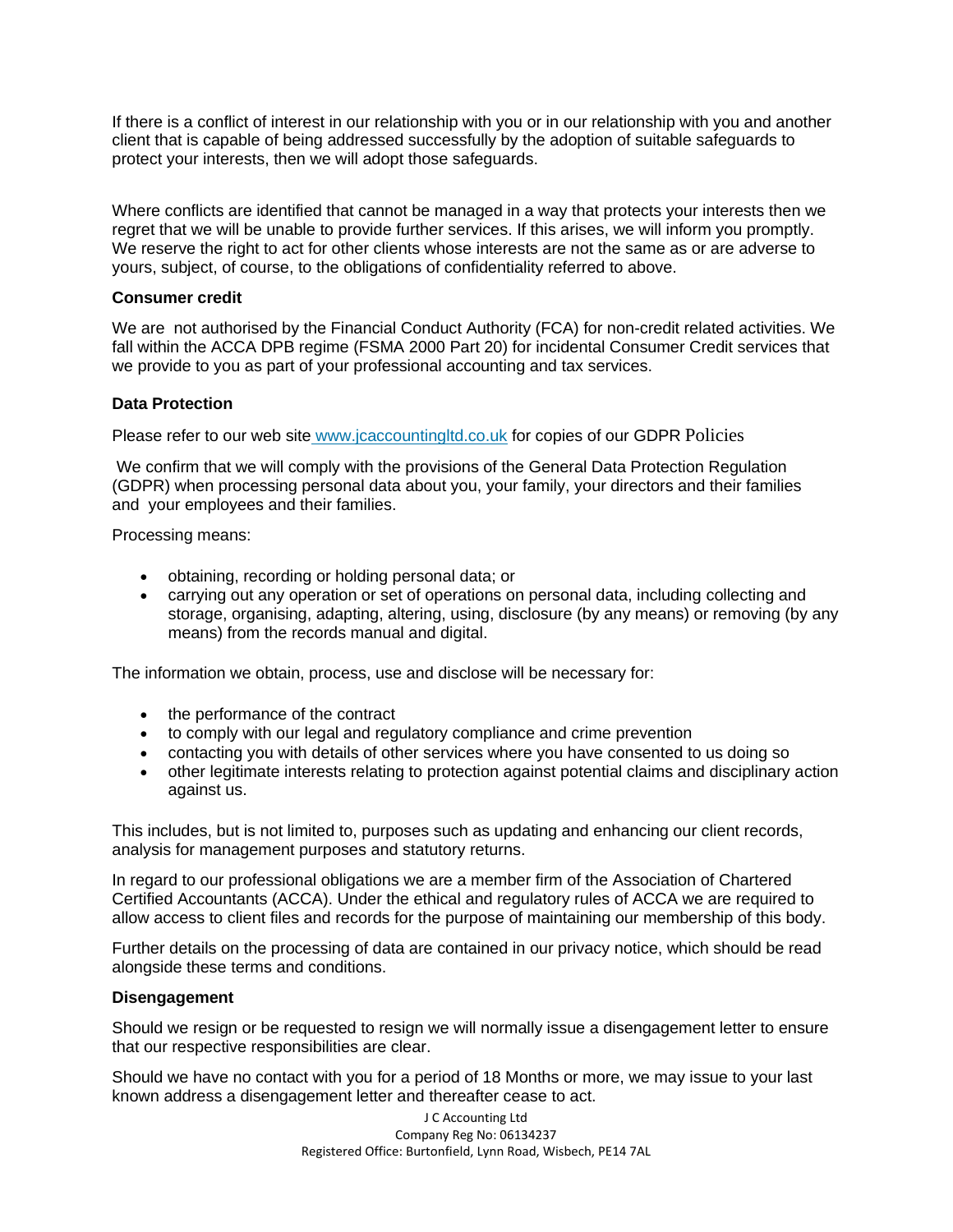We reserve the right following termination for any reason to destroy any of your documents that we have not been able to return to you after a period of six months unless other laws or regulations require otherwise.

# **Electronic and other communication**

As instructed, we will communicate with you and with any third parties you instruct us to as set out in our covering letter and privacy notice via email or by other electronic means. The recipient is responsible for virus-checking emails and any attachments.

With electronic communication there is a risk of non-receipt, delayed receipt, inadvertent misdirection or interception by third parties. We use virus-scanning software to reduce the risk of viruses and similar damaging items being transmitted through emails or electronic storage devices. However, electronic communication is not totally secure, and we cannot be held responsible for damage or loss caused by viruses, nor for communications that are corrupted or altered after despatch.

Nor can we accept any liability for problems or accidental errors relating to this means of communication, especially in relation to commercially sensitive material. These are risks you must accept in return for greater efficiency and lower costs. If you do not wish to accept these risks, please let us know and we will communicate by hard copy, other than where electronic submission is mandatory.

Any communication by us with you sent through the post is deemed to arrive at your postal address two working days after the day that the document was sent.

When accessing information held electronically by HMRC, we may have access to more information than we need and will only access records reasonably required to carry out the contract.

You are required to keep us up to date with accurate contact details at all times. This is important to ensure that communications and papers are not sent to the incorrect address.

### **Fees and payment terms**

Our fees may depend not only upon the time spent on your affairs but also on the level of skill and responsibility, and the importance and value of the advice that we provide, as well as the level of risk.

If we provide you with an estimate of our fees for any specific work, then the estimate will not be contractually binding unless we explicitly state that that will be the case.

Where requested, we may indicate a fixed fee for the provision of specific services or an indicative range of fees for a particular assignment. It is not our practice to identify fixed fees for more than a year ahead as such fee quotes need to be reviewed in the light of events. If it becomes apparent to us, due to unforeseen circumstances, that a fee quote is inadequate, we reserve the right to notify you of a revised figure or range and to seek your agreement thereto.

In some cases, you may be entitled to assistance with your professional fees, particularly in relation to any investigation into your tax affairs by HMRC. Assistance may be provided through insurance policies you hold or via membership of a professional or trade body. Other than where such insurance was arranged through us, you will need to advise us of any such insurance cover that you have. You will remain liable for our fees regardless of whether all or part are liable to be paid by your insurers.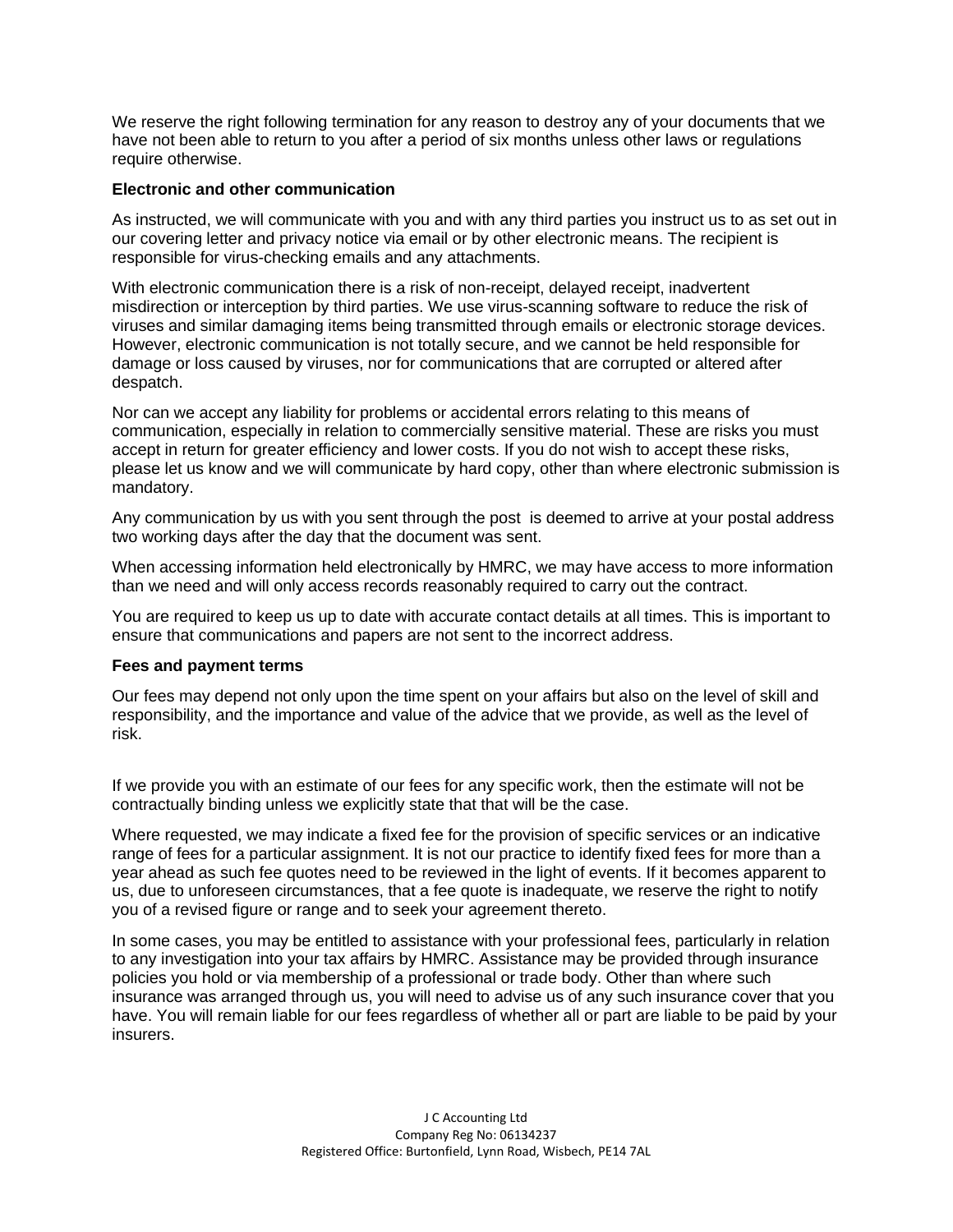We may set up a Monthly or Annual Direct Debit via Go Cardless. Any disbursements we incur on your behalf and expenses incurred in the course of carrying out our work for you will be added to our invoices where appropriate.

Unless otherwise agreed to the contrary, our fees do not include the costs of any third party, counsel or other professional fees.

If we are undertaking regular bookkeeping and accountancy work It is our normal practice to ask clients to pay by monthly direct debit and to periodically adjust the monthly payment by reference to actual billings.

Where this contract exists between us and a purchaser acting in the course of a business we reserve the right to charge interest on late-paid invoices at the rate of 8% above the Bank of England base rate under the Late Payment of Commercial Debts (Interest) Act 1998. We also reserve the right to suspend our services or to cease to act for you on giving written notice if payment of any fees is unduly delayed. We intend to exercise these rights only where it is fair and reasonable to do so.

If you do not accept that an invoiced fee is fair and reasonable you must notify us within 5 days of receipt, failing which you will be deemed to have accepted that payment is due.

On termination of the engagement you may appoint a new adviser. Where a new adviser requests professional clearance and handover information we reserve the right to charge you a reasonable fee for the provision of handover information.

## **Implementation**

We will only assist with implementation of our advice if specifically instructed and agreed in writing.

## **Intellectual property rights**

We will retain all copyright in any document prepared by us during the course of carrying out the engagement save where the law specifically provides otherwise.

### **Interpretation**

If any provision of this engagement letter, schedules of services or standard terms and conditions is held to be void, then that provision will be deemed not to form part of this contract and the remainder of this agreement shall be interpreted as if such provision had never been inserted.

In the event of any conflict between these terms of business and the engagement letter or appendices, the relevant provision in the engagement letter or schedules will take precedence.

### **Investment services**

We do not provide investment services. Investment business is regulated under the Financial Services and Markets Act 2000 and the Financial Services Act 2012.

If, during the provision of professional services to you, you need advice on investments, including insurances, we may have to refer you to someone who is authorised by the Financial Conduct Authority as we are not authorised to give such advice.

# **Lien**

In so far as permitted to do so by law or professional guidelines, we reserve the right to exercise a lien over all funds, documents and records in our possession relating to all engagements for you until all outstanding fees and disbursements are paid in full.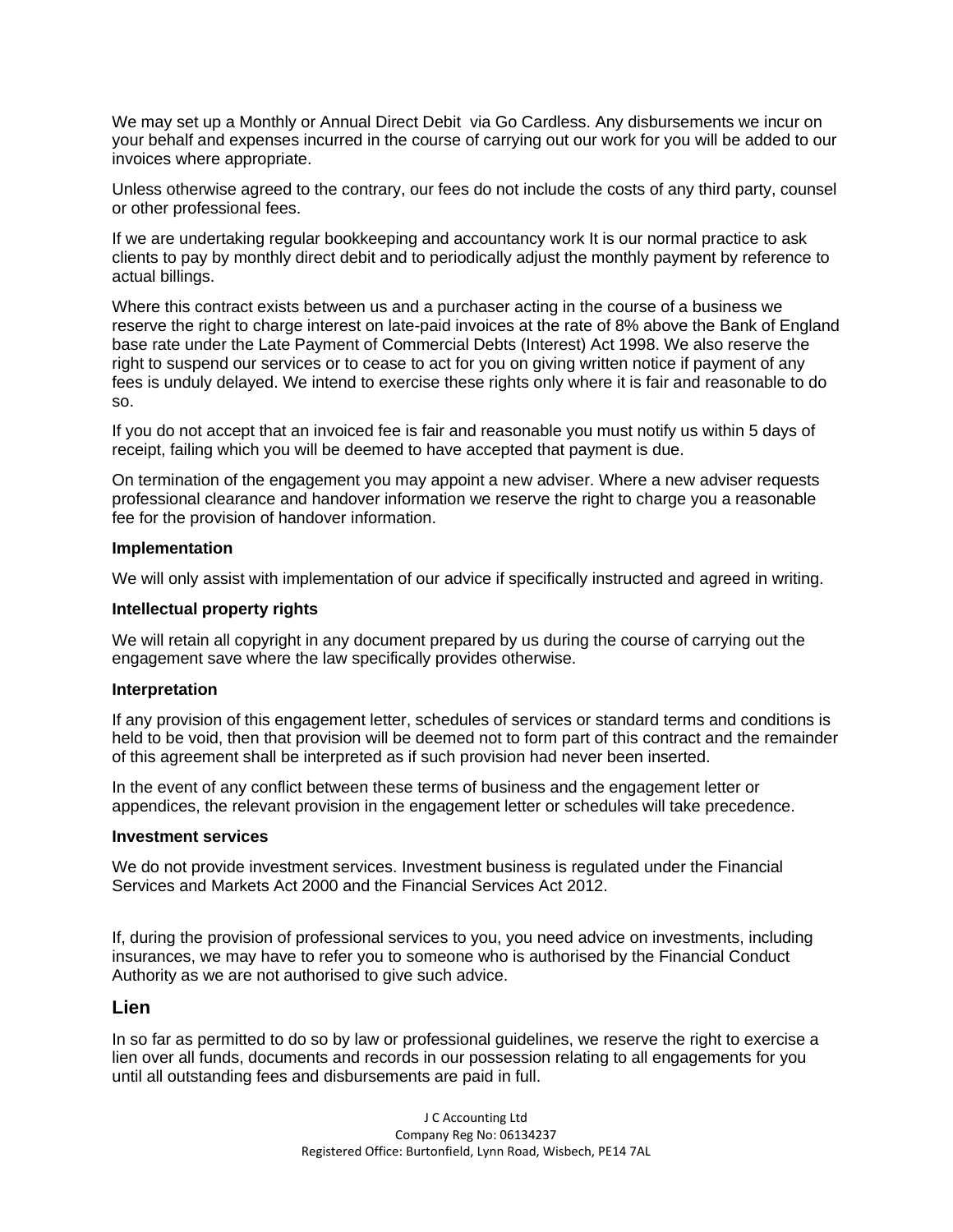# **Limitation of liability**

We will provide our services with reasonable care and skill. Our liability to you is limited to losses, damages, costs and expenses directly caused by our negligence or wilful default.

# **Exclusion of liability for loss caused by others**

We will not be liable if such losses, penalties, interest or additional tax liabilities are caused by the acts or omissions of any other person or due to the provision to us of incomplete, misleading or false information, or if they are caused by a failure to act on our advice or a failure to provide us with relevant information.

In particular, where we refer you to another firm whom you engage with directly, we accept no responsibility in relation to their work and will not be liable for any loss caused by them.

# **Exclusion of liability in relation to circumstances beyond our control**

We will not be liable to you for any delay or failure to perform our obligations under this engagement letter if the delay or failure is caused by circumstances outside our reasonable control.

# **Exclusion of liability relating to non-disclosure or misrepresentation**

We will not be responsible or liable for any loss, damage or expense incurred or sustained if information material to the service we are providing is withheld or concealed from us or misrepresented to us.

This exclusion shall not apply where such misrepresentation, withholding or concealment is or should (in carrying out the procedures that we have agreed to perform with reasonable care and skill) have been evident to us without further enquiry beyond that which it would have been reasonable for us to have carried out in the circumstances.

# **Indemnity for unauthorised disclosure**

You agree to indemnify us and our agents in respect of any claim (including any claim for negligence) arising out of any unauthorised disclosure by you or by any person for whom you are responsible of our advice and opinions, whether in writing or otherwise. This indemnity will extend to the cost of defending any such claim, including payment at our usual rates for the time that we spend in defending it.

# **Limitation of aggregate liability**

Where the engagement letter specifies an aggregate limit of liability, then that sum shall be the maximum aggregate liability of this firm , its directors, agents and employees to all persons to whom the engagement letter is addressed and also any other person that we have agreed with you may rely on our work. By signing the engagement letter you agree that you have given proper consideration to this limit and accept that it is reasonable in all the circumstances. If you do not wish to accept it you should contact us to discuss it before signing the engagement letter.

You have agreed that you will not bring any claim of a kind that is included within the subject of the limit against any of our directors; on a personal basis.

# **Limitation of Third Party Rights**

The advice and information we provide to you as part of our service is for your sole use and not for any third party to whom you may communicate it unless we have expressly agreed in the engagement letter that a specified third party may rely on our work. We accept no responsibility to third parties, including any group company to whom the engagement letter is not addressed, for any advice, information or material produced as part of our work for you which you make available to them. It may not be used or relied upon for any other purpose or by any other person other than you

> J C Accounting Ltd Company Reg No: 06134237 Registered Office: Burtonfield, Lynn Road, Wisbech, PE14 7AL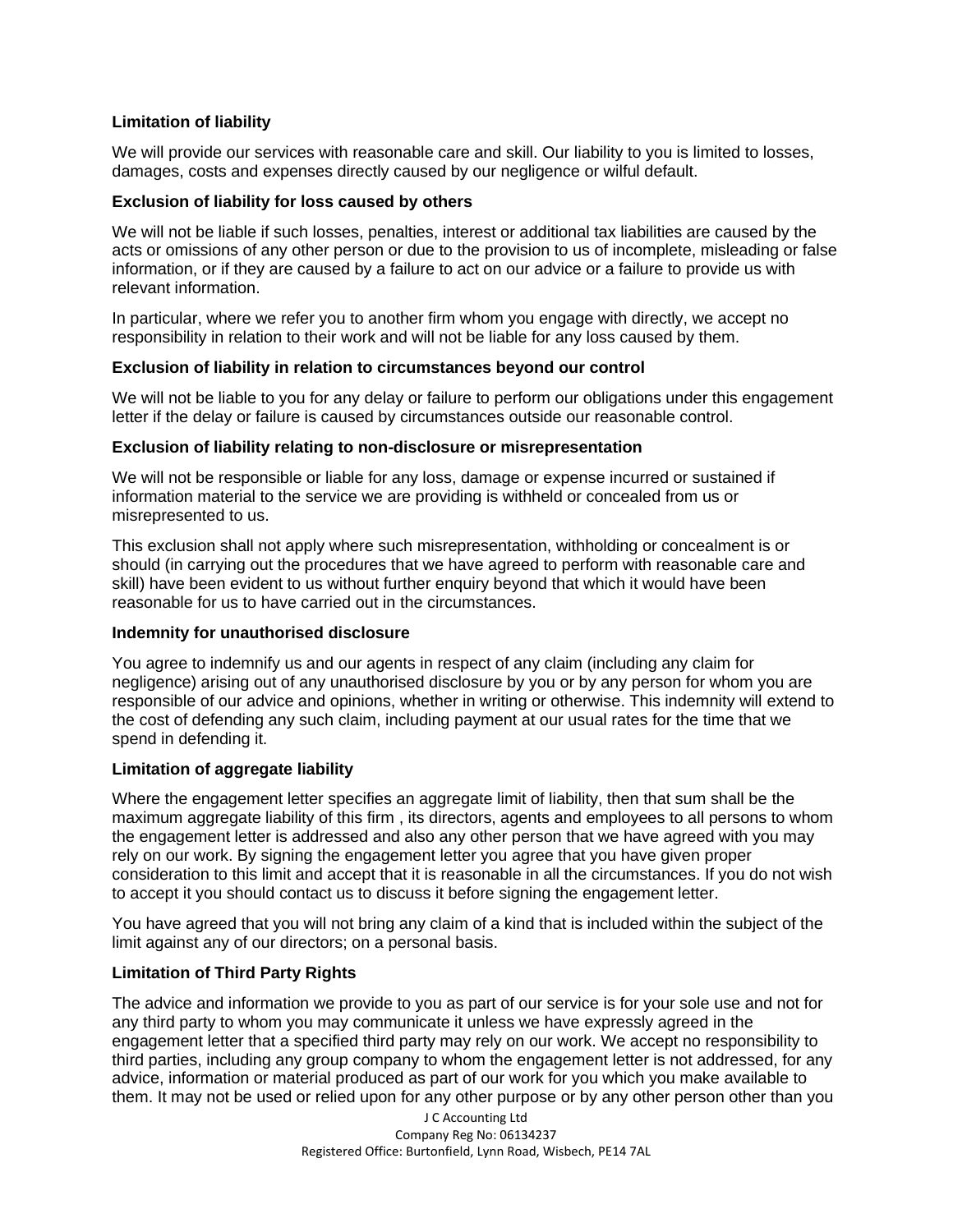without our prior written consent. A party to this agreement is the only person who has the right under the Contracts (Rights of Third Parties) Act 1999 to enforce any of its terms.

If our advice is disclosed to any third party (with or without our consent), then we accept no responsibility or liability to that third party for any consequences that may arise to them, should they rely on the advice.

If it is proposed that any documents or statement which refer to our name are to be circulated to third parties, please consult us before they are issued.

Money Laundering Regulations 2017

In accordance with the Proceeds of Crime Act, The Terrorism Act, Money Laundering Regulations 2017 and The Money Laundering, Terrorist Financing and Transfer of Funds (Information on the Payer) Regulations 2017 you agree to waive your right to confidentiality to the extent of any report made, document provided or information disclosed to the National Crime Agency (NCA).

You also acknowledge that we are required to report directly to the NCA without prior reference to you or your representatives if during the course of undertaking any assignment the person undertaking the role of Money Laundering Reporting Officer becomes suspicious of money laundering.

As with other professional services firms, we are required to have appropriate risk based policies and procedures for assessing and managing money laundering risks: this applies at the start of any business relationship and through the lifetime of the relationship. This includes undertaking appropriate customer due diligence. We may request from you, and retain, such information and documentation as we require for these purposes and/or make searches of appropriate databases. If we are not able to obtain satisfactory evidence of your identity, we will not be able to proceed with the engagement.

Copies of such records created as part of the client due diligence process, including any nonengagement documents relating to the client relationship and ongoing monitoring of it, will be retained by us for a period of five years after we cease to act for the business unless we are required to retain them under statutory obligation, or to retain them for legal proceedings, or you consented to the retention in which case the records will be retained for not more than 10 years.

# **Notification**

We shall not be treated as having notice, for the purposes of our accounts and tax responsibilities, of information provided to members of our firm other than those engaged on the specific assignment (for example, information provided in connection with accounting, taxation and other services).

# **Period of engagement and termination**

Unless otherwise agreed in the engagement covering letter our work will begin when we receive your implicit or explicit acceptance of that letter. Except as stated in that letter we will not be responsible for periods before that date.

Each of us may terminate this agreement by giving not less than 21 days' notice in writing to the other party except where you fail to cooperate with us or we have reason to believe that you have provided us or HMRC with misleading information, in which case we may terminate this agreement immediately. Termination will be without prejudice to any rights that may have accrued to either of us prior to termination.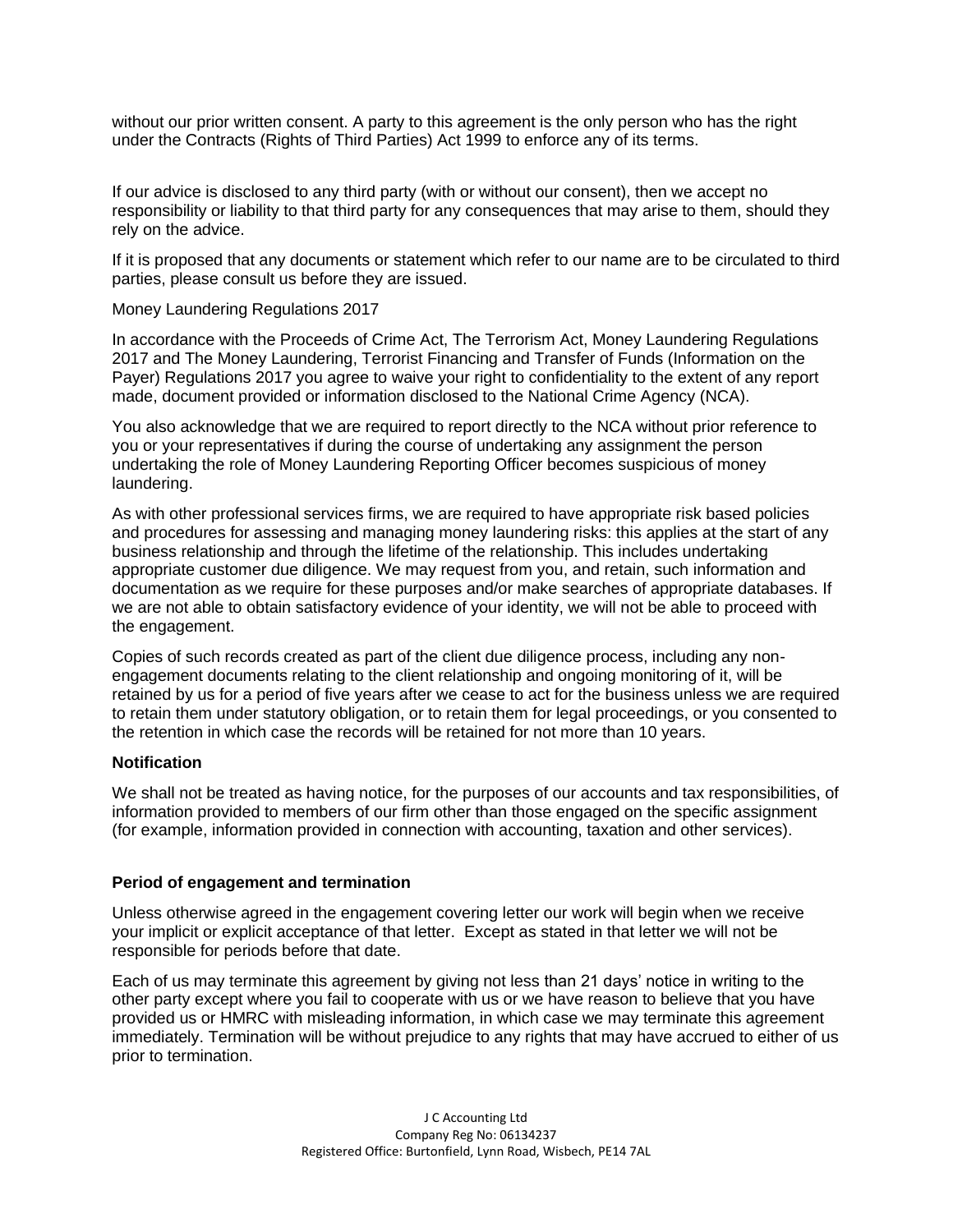In the event of termination of this contract, we will endeavour to agree with you the arrangements for the completion of work in progress at that time, unless we are required for legal or regulatory reasons to cease work immediately. In that event, we shall not be required to carry out further work and shall not be responsible or liable for any consequences arising from termination.

If you engage us for a one-off piece of work (for example advice on a one-off transaction or preparation of a tax return for one year only, the engagement ceases as soon as that work is completed. The date of completion of the work is taken to be the termination date and we owe you no duties and we will not undertake further work beyond that date.

Where recurring work is provided (for example ongoing compliance work such as the completion of annual tax returns) the engagement ceases on the relevant date in relation to the termination as set out above. Unless immediate termination applies, in practice this means that the relevant termination date is:

- 21 days after the date of notice of termination; or
- a later agreed date

We owe you no duties beyond the date of termination and will not undertake any further work.

## **Professional rules and statutory obligations**

We will observe and act in accordance with the by-laws, regulations and ethical guidelines of the Association of Chartered Certified Accountants (ACCA) and will accept instructions to act for you on this basis.

You are responsible for bringing to our attention any errors, omissions or inaccuracies in your returns that you become aware of after the returns have been submitted in order that we may assist you to make a voluntary disclosure.

In particular, you give us the authority to correct errors made by HMRC where we become aware of them. In addition, we will not undertake tax planning which breaches professional conduct in relation to taxation. We will therefore comply with the general anti-abuse rule and the targeted antiavoidance rule. We will not be liable for any loss, damage or cost arising from our compliance with statutory or regulatory obligations. You can see copies of these requirements at our offices.

The requirements are also available online at [www.accaglobal.com.](http://www.accaglobal.com/en.html)

The implications of professional body membership as it relates to GDPR are set out in the privacy notice, which should be read alongside these standard terms and conditions of business.

### **Provision of Services Regulations 2009**

In accordance with our professional body rules we are required to hold professional indemnity insurance. Details about the insurer and coverage can be found at our offices.

### **Quality of service**

We aim to provide a high quality of service at all times. If you would like to discuss with us how our service could be improved or if you are dissatisfied with the service that you are receiving please let us know by contacting Jayne Perry.

We undertake to look into any complaint carefully and promptly and to do all we can to explain the position to you. If we do not answer your complaint to your satisfaction you may take up the matter with the Association of Chartered Certified Accountants. This should be done promptly and in any event no later than 6 months after exhausting our procedures.